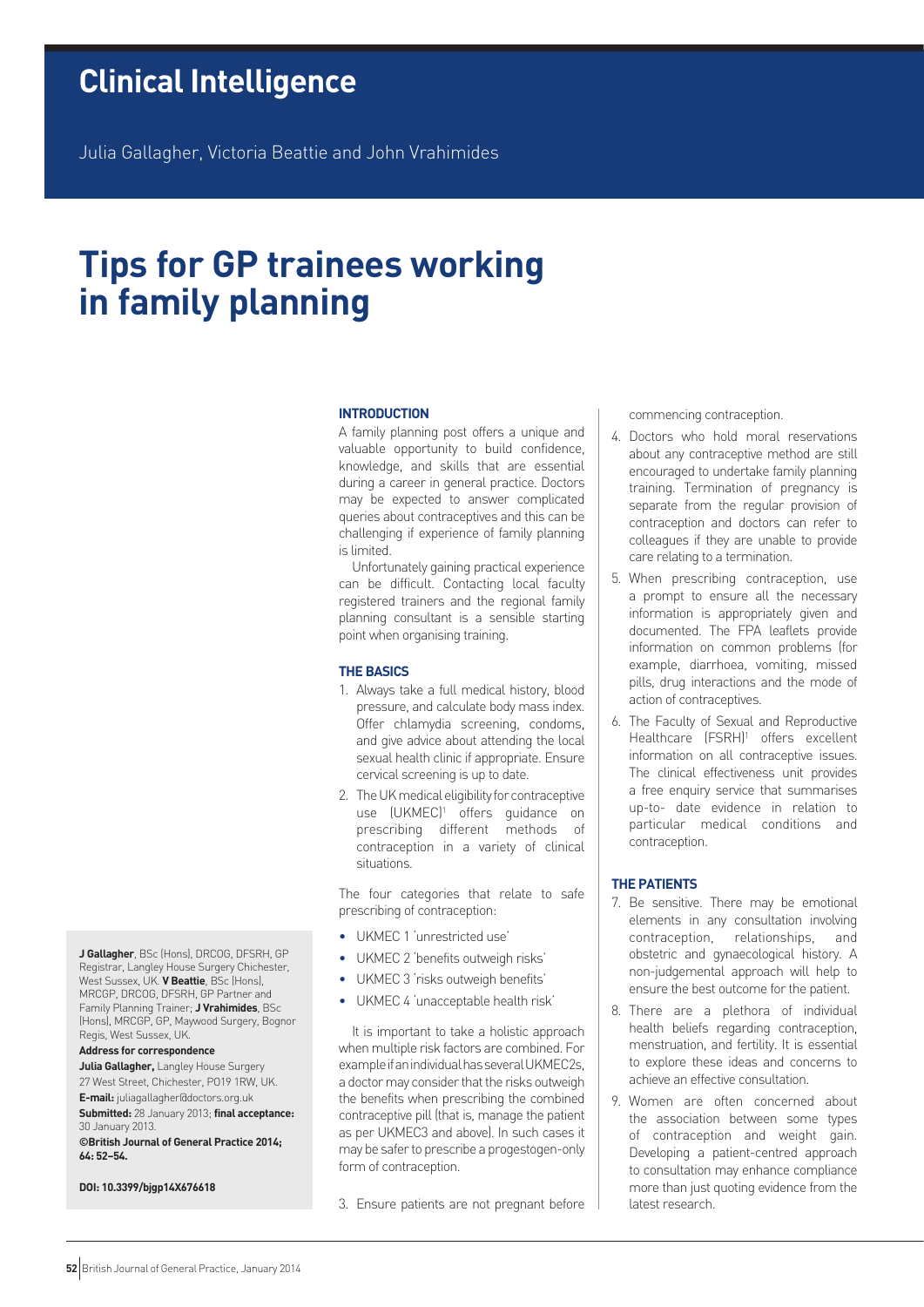- 10.Young and vulnerable patients (both under and over 16 years of age) may present for contraception and this can be an opportunity to explore any issues they may have. Become familiar with local referral pathways for child protection and ensure Fraser guidelines are appropriately followed and documented.
- 11.There has been a rise in the number of women having terminations in their 40s over the last decade.<sup>2</sup> Women in this age group are often surprised when they become pregnant and it is essential to explore their health beliefs and discuss contraceptive choices.
- 12. Pill scares:<sup>3</sup> naturally patients will respond to media hype regarding pill use. The current scare regards co-cyprindiol (Dianette®, Bayer) which is licensed as a second-line treatment for women with acne who require contraception. It contains the progesterone cyproterone acetate and increases the risk of venous thromboembolism. However, the increased risk is still less than that of pregnancy.1

## **Method Specific Guidance: Some Handy Hints**

## **Combined contraceptive pill**

- 13.The combined pill contains synthetic oestrogen and progesterone (except Qlaira®, Bayer) which inhibit release of follicle stimulating hormone (FSH) and luteinising hormone (LH) from the pituitary and prevent ovulation.
- 14.There are many contraceptive pills on the market. The BNF has a comprehensive table for reference and can help guide choice when oestrogen/progesterone side effects are troublesome.<sup>4</sup>
- 15. Missed pill advice:<sup>1</sup> become familiar with missed pill guidelines. It is essential to ascertain exactly when the omission occurred in order to give the correct advice. For example, extending the pillfree interval (and missing a pill in week one) has been associated with increased risk of ovulation, and emergency contraception is often advised.
- 16.Antibiotics: additional precautions are not required when using non enzymeinducing antibiotics,<sup>1</sup> although extra precautions are recommended if the antibiotics cause diarrhoea or vomiting.
- 17.Combined contraception is also available as a transdermal patch and vaginal ring. They avoid first pass metabolism and can be useful in women with conditions such as inflammatory bowel disease.

## **Progestogen only pill (POP)**

- 18.Cerazette® (Organon) (contains desogestrel 75 µg) has revolutionised the market in progestogen-only contraception. It is the POP most likely to prevent ovulation (in about 97% of cycles) and unlike other POPs (that need to be taken within 3 hours of the same time every day), it has a 12-hour window period.
- 19.The POP has few contraindications and can be used much more widely than the combined contraceptive pill.
- 20.The most common side effect of the POP is irregular bleeding. This can be distressing and cause non-compliance.
- 21.Missed pill advice: if a traditional POP is taken more than 3 hours late or Cerazette is taken more than 12 hours late the current advice is:
- Take the missed/late pill now and continue pill taking as normal.
- Use extra precautions for the next 48 hours.1
- 22.It is important to obtain a full medical history because enzyme-inducing drugs and contraceptive pills can reduce the efficacy of each other. They should be used with caution in patients with HIV, epilepsy, and tuberculosis.

## **LONG-ACTING REVERSIBLE Contraception (LARC)**

## **Progestogen-only injectables**

- 23.Depo-Provera® (Pharmacia) (150mg in 1ml) is the most widely-used injectable. It is given every 12 weeks and inhibits ovulation.
- 24.Depo-Provera has all the advantages of the POP but major disadvantages include a delay in return to fertility and patients needing to return every 12 weeks (maximum 14 weeks) for repeat injection.
- 25.It is good practice to review this contraceptive choice regularly as use of Depo-Provera is associated with a loss of bone mineral density. This is an important concern in young women (who have not reached their peak bone mass) and women approaching the menopause (when bone loss will occur).
- 26.Late injections (>14 weeks and 1 day): emergency contraception, alternative contraception, and pregnancy testing (at least 21 days following unprotected sexual intercourse) may be required but must be assessed on an individual basis.

## **Implants**

27.Nexplanon® (Organon) has replaced